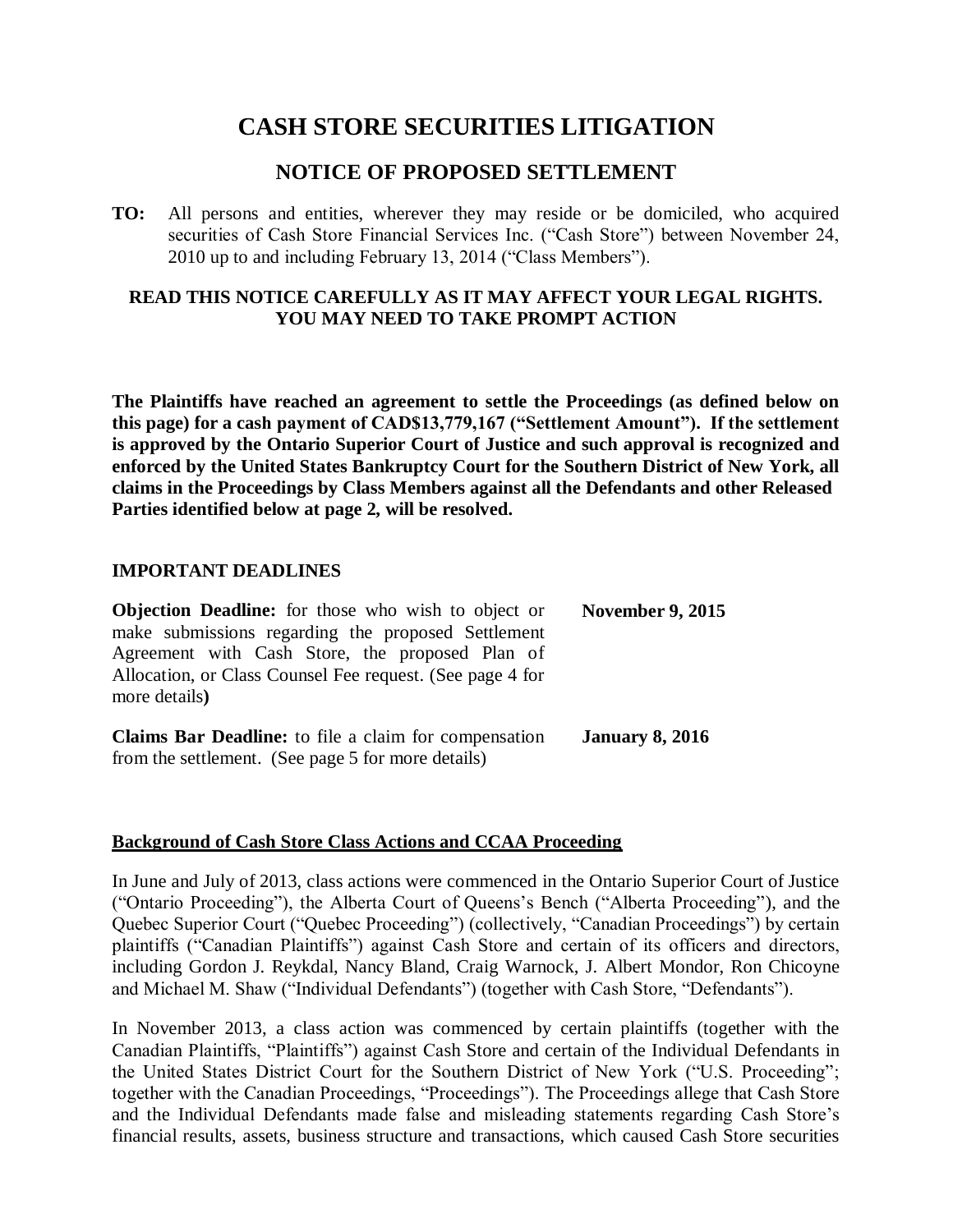to trade at artificially inflated prices during the period from November 24, 2010 through February 13, 2014 ("Class Period").

On April 14, 2014, Cash Store obtained creditor protection under the *Companies' Creditors Arrangement Act* ("CCAA"), and the Ontario Superior Court ordered a stay of proceedings against the company and other parties ("CCAA Proceeding"). Orders and other materials relevant to the CCAA Proceeding can be found at the website for the court-appointed monitor ("Monitor") in the CCAA Proceeding at http://cfcanada.fticonsulting.com/cashstorefinancial/ ("Monitor's Website").

## **Who Acts for the Class Members**

Siskinds LLP, Kirby McInerney LLP, Hoffner PLLC, and Siskinds Desmeules, sencrl (collectively, "Class Counsel") represent the Class Members in the Proceedings. If you want to be represented by another lawyer, you may hire one to appear in court for you at your own expense.

You will not have to directly pay any fees or expenses to Class Counsel. However, Class Counsel will seek to have their fees and expenses paid from any money obtained for the Class Members or paid separately by the Defendants. The fee request of Class Counsel is explained below.

#### **Proposed Settlement with Cash Store**

The Plaintiffs have entered into a proposed settlement with the Defendants ("Settlement Agreement"). The Settlement Agreement would settle, extinguish and bar all claims, globally, against the Defendants including the allegations in the Proceedings. The Defendants do not admit to any wrongdoing or liability. A complete copy of the proposed Settlement Agreement and other information about the Proceedings is available on the website of Siskinds LLP at www.classaction.ca/cashstore, and on the website of Kirby McInerney LLP at www.kmllp.com/cashstore (collectively, "Class Action Websites").

The Settlement Agreement, if approved and its conditions fulfilled, provides that the Settlement Amount of CAD\$13,779,167 shall be paid into an interest bearing account, for the benefit of the Class Members until such time that it is distributed pursuant to a Plan of Allocation to be approved by order of the Ontario Superior Court, and to pay legal fees, disbursements, and other expenses in connection with the settlement.CAD\$8,904,167 of the Settlement Amount will be allocated to Class Members that acquired Cash Store's 11.5% Senior Secured Notes due January 31, 2017 ("Notes") during the Class Period, and CAD\$4,875,000 will be allocated to Class Members that acquired shares of Cash Store common stock during the Class Period.

In return, the Proceedings will be dismissed against the Defendants and their respective past, present and future subsidiaries, affiliates and related companies, partners, associates, employees, directors, officers, insurers, family members, heirs, administrators, executors, successors and assigns (collectively, "Released Parties"), and there will be an order forever barring all claims against them in relation to Cash Store, including any allegations relating to the Proceedings. Such order will be final and binding and there will be no ability to pursue a claim against the Defendants through an opt-out process under class proceedings or similar legislation.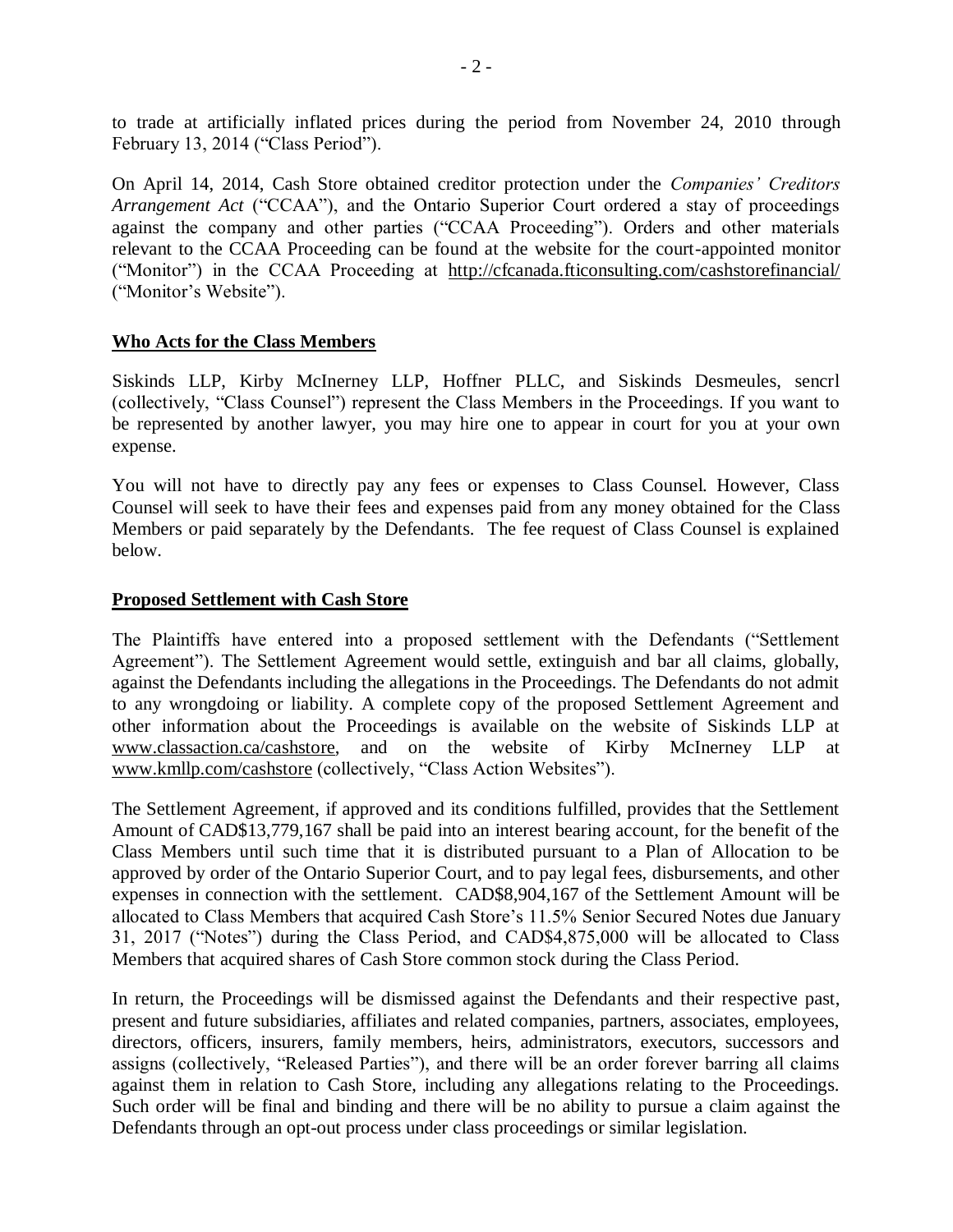The proposed settlement with the Defendants is subject to court approval by the Ontario Superior Court of Justice, and recognition and enforcement of the settlement approval order by the United States Bankruptcy Court for the Southern District of New York ("U.S. Bankruptcy Court"), as discussed below.

## **Hearing to Approve the Settlement Agreement, Plan of Allocation, and Class Counsel Fees on November 19, 2015 in Toronto, Ontario**

On November 19, 2015 at 10:00 a.m. (ET), there will be a hearing before the Ontario Superior Court of Justice ("Settlement Approval Hearing") at which Class Counsel will seek the Court's approval of (i) the Settlement Agreement; (ii) a plan of allocation and distribution of the Settlement Amount ("Plan of Allocation") and (iii) the fees and expense reimbursement requests of Class Counsel. The hearing will be held at 393 University Avenue, Toronto, Ontario, courtroom 708.

The proposed Plan of Allocation sets out, among other things, (i) the method by which the Administrator (defined below) will review and process claim forms; and (ii) the method by which the Administrator will calculate the amount of compensation to be distributed to each Class Member. **Persons that suffered the same loss on their Cash Store securities may receive different levels of compensation, depending on the time at which they acquired and/or sold their securities, and whether they had any business or other relationship with Cash Store or the Individual Defendants. Persons or entities that were or are related to Cash Store's "third party lenders" will not receive any compensation from the settlement.**

The Plan of Allocation can be found at the Class Action Websites, or by contacting Class Counsel at the contact information set out at the end of this notice.

At the Settlement Approval Hearing, the court will determine whether the Settlement Agreement and Plan of Allocation are fair, reasonable, and in the best interests of the Class Members. At that hearing, Class Counsel will also seek court approval of its request for fees and expense reimbursements ("Class Counsel Fees"). As is customary in class actions, Class Counsel is prosecuting the class actions on a contingent fee basis. Class Counsel is not paid as the matter proceeds, and Class Counsel funds the out-of-pocket expenses of conducting the litigation. Class Counsel will be requesting the following fees and disbursements to be deducted from the Settlement Amount before it is distributed to Class Members:

Siskinds LLP and Siskinds Desmeules, sencrl:

Amount requested: CAD\$2,221,289.06, plus disbursements (expenses), plus taxes

Kirby McInerney LLP and Hoffner PLLC

Amount requested: CAD\$1,263,085.94, plus disbursements (expenses), plus taxes

Class Counsel will also request that the fees and disbursements of Paul Hastings LLP (in its capacity as counsel to Coliseum Capital Management LLC), Goodmans LLP (in its capacity as counsel to the Ad Hoc Committee of Cash Store Noteholders), and, the Analysis Group, Inc. (an expert in calculating damages in securities litigation), respectively, in the amounts of US\$22,825.00, CAD\$276,573.32, and US\$112,896.98, plus applicable taxes, if any, incurred in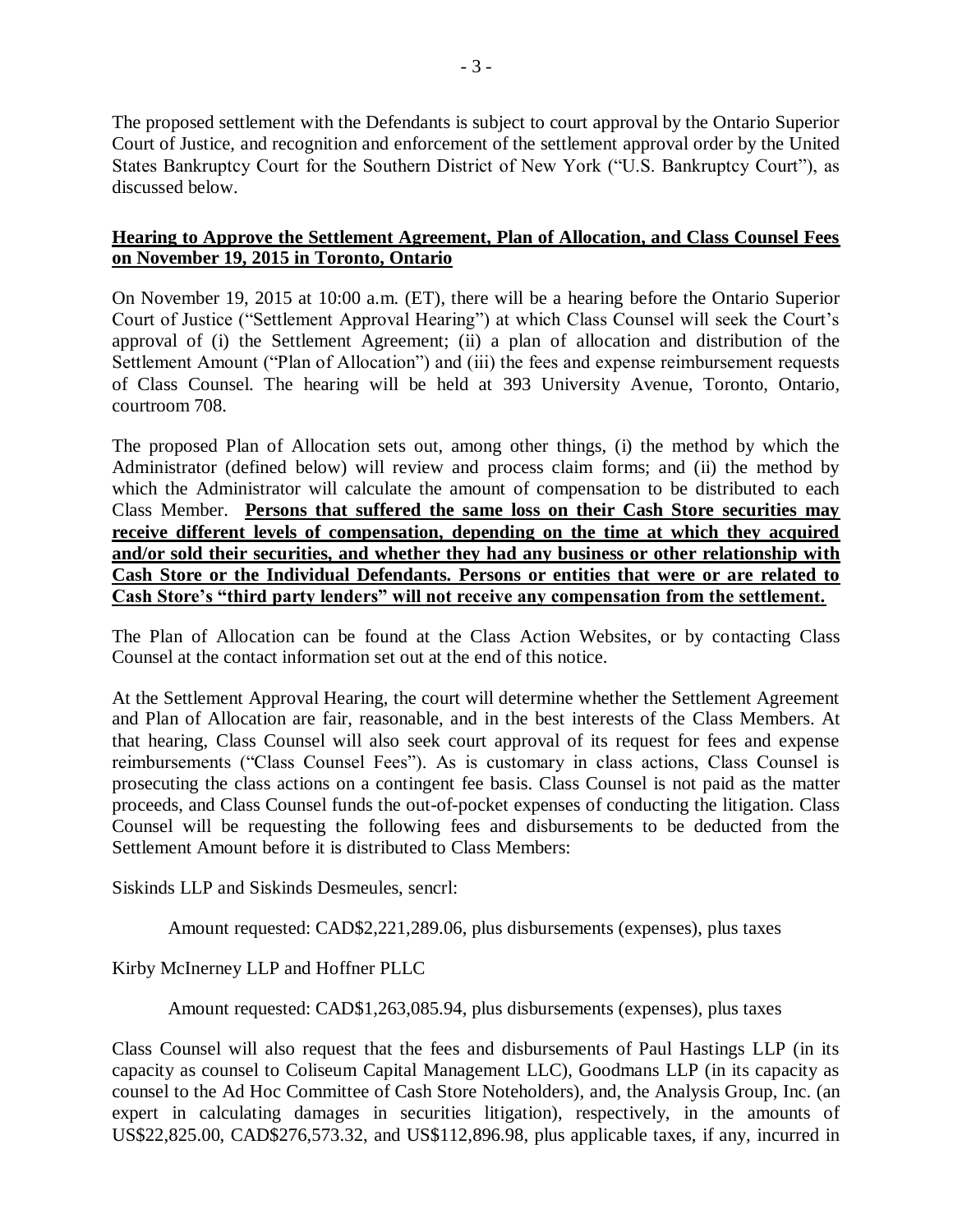connection with this settlement be deducted and paid from the Settlement Amount before it is distributed to Class Members.

The court materials in support of these fee and disbursement requests will be posted on the Class Action Websites prior to the Settlement Approval Hearing.

Expenses incurred or payable relating to notification, implementation, and administration of the settlement, including taxes, ("Administration Expenses") will also be paid from the Settlement Amount.

The amount of funds remaining after deduction of Class Counsel Fees, Administration Expenses, and any other fees, disbursements, expenses, costs, taxes and any other amounts incurred or payable relating to the prosecution or settlement of this action, or the approval, implementation and administration of the settlement including costs, fees, and expenses of notice to Class Members, and the fees, disbursements and taxes paid to the Administrator of the Settlement Amount, and any other fees and expenses ordered by the courts, ("Class Compensation Fund") will be distributed to Class Members.

All Class Members may attend the Settlement Approval Hearing and ask to make submissions regarding the proposed Settlement Agreement, Plan of Allocation, or the Class Counsel Fees request.

**Persons intending to object to the Settlement Agreement, Plan of Allocation, or the Class Counsel Fees request are required to deliver a Notice of Objection, substantially in the form that can be found on the Class Action Websites, and, if this Notice is received by mail or email, enclosed with this Notice, ("Notice of Objection"), to Siskinds LLP by regular mail, courier, or email transmission, to the contact information indicated on the Notice of Objection, so that it is received by no later than 5:00 p.m. on November 9, 2015. Copies of the Notices of Objection sent to Siskinds LLP will be filed with the Ontario Superior Court.** 

The Monitor will commence an ancillary case to the CCAA Proceeding under chapter 15 of the United States Bankruptcy Code in the U.S. Bankruptcy Court requesting recognition of the CCAA Proceeding. If the Settlement Agreement is approved, there will be a hearing in the U.S. Bankruptcy Court to consider the Monitor's request for recognition and enforcement in the United States of the order granting approval of the Settlement Agreement. Notice of the Monitor's motion will be provided and will include the applicable objection deadline and the time and date of the hearing before the U.S. Bankruptcy Court.

**THE ONTARIO SUPERIOR COURT MAY APPROVE A PLAN OF ALLOCATION THAT IS DIFFERENT THAN THE PLAN OF ALLOCATION THAT IS PROPOSED BY CLASS COUNSEL. WHETHER OR NOT THEY SUBMIT A VALID CLAIM FORM, ALL PERSONS OR ENTITIES THAT ARE ENTITLED TO PARTICIPATE IN THE SETTLEMENT WILL BE BOUND BY THE PLAN OF ALLOCATION, WHATEVER IT MAY BE, THAT IS APPROVED BY THE ONTARIO SUPERIOR COURT.**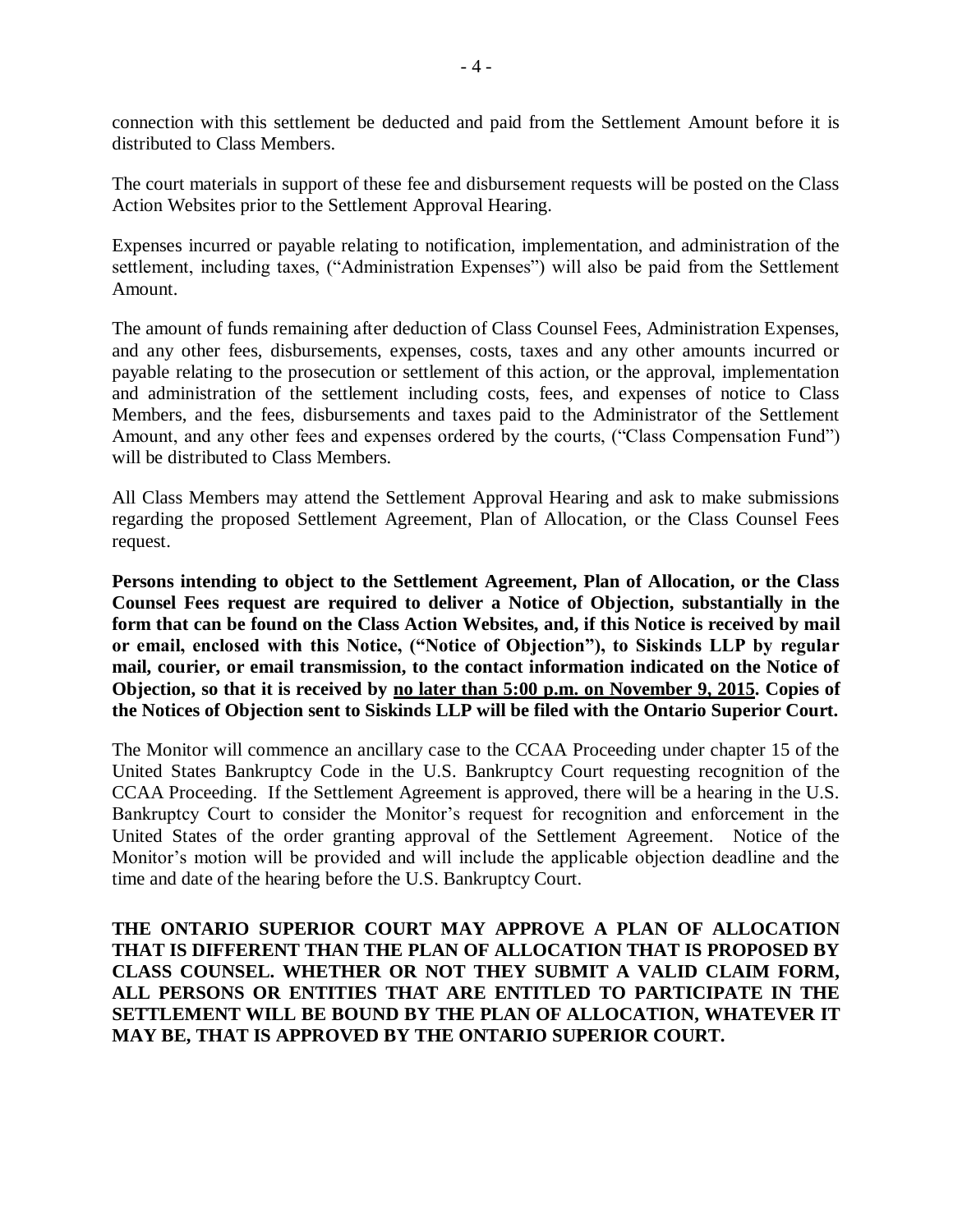## **The Administrator**

The Ontario Superior Court has appointed RicePoint Administration Inc. ("RicePoint") as the Administrator of the settlement. The Administrator will, among other things: (i) receive and process the Claim Forms (discussed below), (ii) make determinations of Class Members' eligibility for compensation pursuant to the Plan of Allocation; (iii) communicate with Class Members regarding their eligibility for compensation; and (iv) manage and distribute the Class Compensation Fund. The Administrator can be contacted at:

| Mailing Address:   | If Mailing From Canada:                                              | If Mailing From United States:                                       |
|--------------------|----------------------------------------------------------------------|----------------------------------------------------------------------|
|                    | Cash Store Financial Services Inc.<br><b>Securities Class Action</b> | Cash Store Financial Services Inc.<br><b>Securities Class Action</b> |
|                    | P.O. Box 3355                                                        | P.O. Box 8150                                                        |
|                    | London, ON N6A 4K3                                                   | San Rafael, CA 94901-8150                                            |
|                    | Canada                                                               | <b>USA</b>                                                           |
| Telephone:         | 1-866-432-5534                                                       |                                                                      |
| Email Address:     | cashstoresecurities@ricepoint.com                                    |                                                                      |
| URL for electronic | www.cashstoresettlement.com                                          |                                                                      |

## **Claims Filing Procedure and Deadline**

Class Members will only be eligible for compensation from the Class Compensation Fund if they submit a complete Claim Form, including any supporting documentation required by the Claim Form, to the Administrator before **January 8, 2016**, **("Claims Bar Deadline")**. Class Members are entitled to submit a Claim Form regardless of whether they submitted a Notice of Objection.

**Claim Forms are available on the Class Action Websites, or, if you are receiving this notice by mail or email, attached to this notice.** 

**To be eligible for compensation, Class Members must submit their Claim Form, postmarked via mail to the Administrator at the address listed above, or electronically through the URL for electronic filing listed above, NO LATER THAN the Claims Bar Deadline of January 8, 2016. If you do not submit a Claim Form by the Claims Bar Deadline of January 8, 2016, you will not receive any compensation from the Settlement Amount, but will remain bound by the final Settlement order and release.** 

The Class Compensation Fund will be distributed to Class Members in accordance with the Plan of Allocation that is approved by the court.